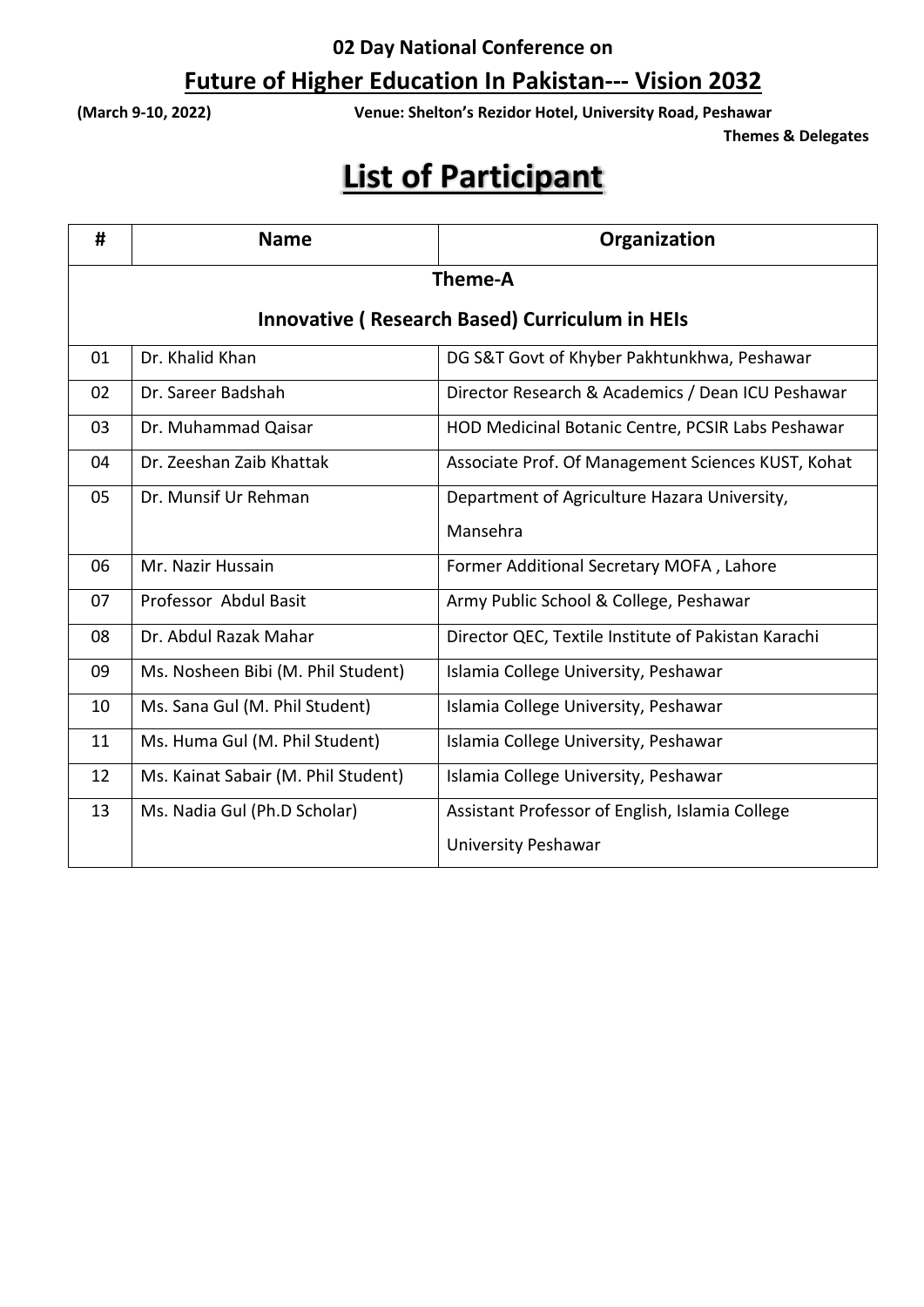## **Future of Higher Education In Pakistan--- Vision 2032**

**(March 9-10, 2022) Venue: Shelton's Rezidor Hotel, University Road, Peshawar**

**Themes & Delegates** 

| #                                         | <b>Name</b>                     | Organization                                           |  |  |
|-------------------------------------------|---------------------------------|--------------------------------------------------------|--|--|
| Theme $- B$                               |                                 |                                                        |  |  |
| <b>Financial Challenges Faced by HEIs</b> |                                 |                                                        |  |  |
| 01                                        | Dr. Ghulam Nabi                 | University of Kotli, Azad Jamu Kashmir<br>Dean         |  |  |
| 02                                        | Dr. Nasreen Ghaffar             | Deputy Director<br>Academics & Research, Islamia       |  |  |
|                                           |                                 | <b>College University Peshawar</b>                     |  |  |
| 03                                        | Dr. Noor Muhammad               | Managing Director Public Private Partnership Unit      |  |  |
|                                           |                                 | Finance Department Govt of Balochistan                 |  |  |
| 04                                        | Ms. Nazia Shah                  | Chancellor / Mentor Ph.D Scholar, Islamia College      |  |  |
|                                           |                                 | <b>University Peshawar</b>                             |  |  |
| 05                                        | Mrs. Anila Khalid               | <b>Executive Member of WCCIP</b>                       |  |  |
| 06                                        | Mr. Sajid Anwar                 | <b>Public Relation Officer Right to Public Service</b> |  |  |
|                                           |                                 | Commission                                             |  |  |
| 07                                        | Mr. Muhammad Junaid Iqbal (Ph.D | Hazara University, Mansehra                            |  |  |
|                                           | Scholar)                        |                                                        |  |  |
| 08                                        | Mr. Danyal Ahmed                | Chief Executive Officer Access Consultant Website      |  |  |
| 09                                        | Ms Sadia Khan                   | Gender Specialist WB Project on Governance Policy &    |  |  |
|                                           |                                 | Reforms for KP                                         |  |  |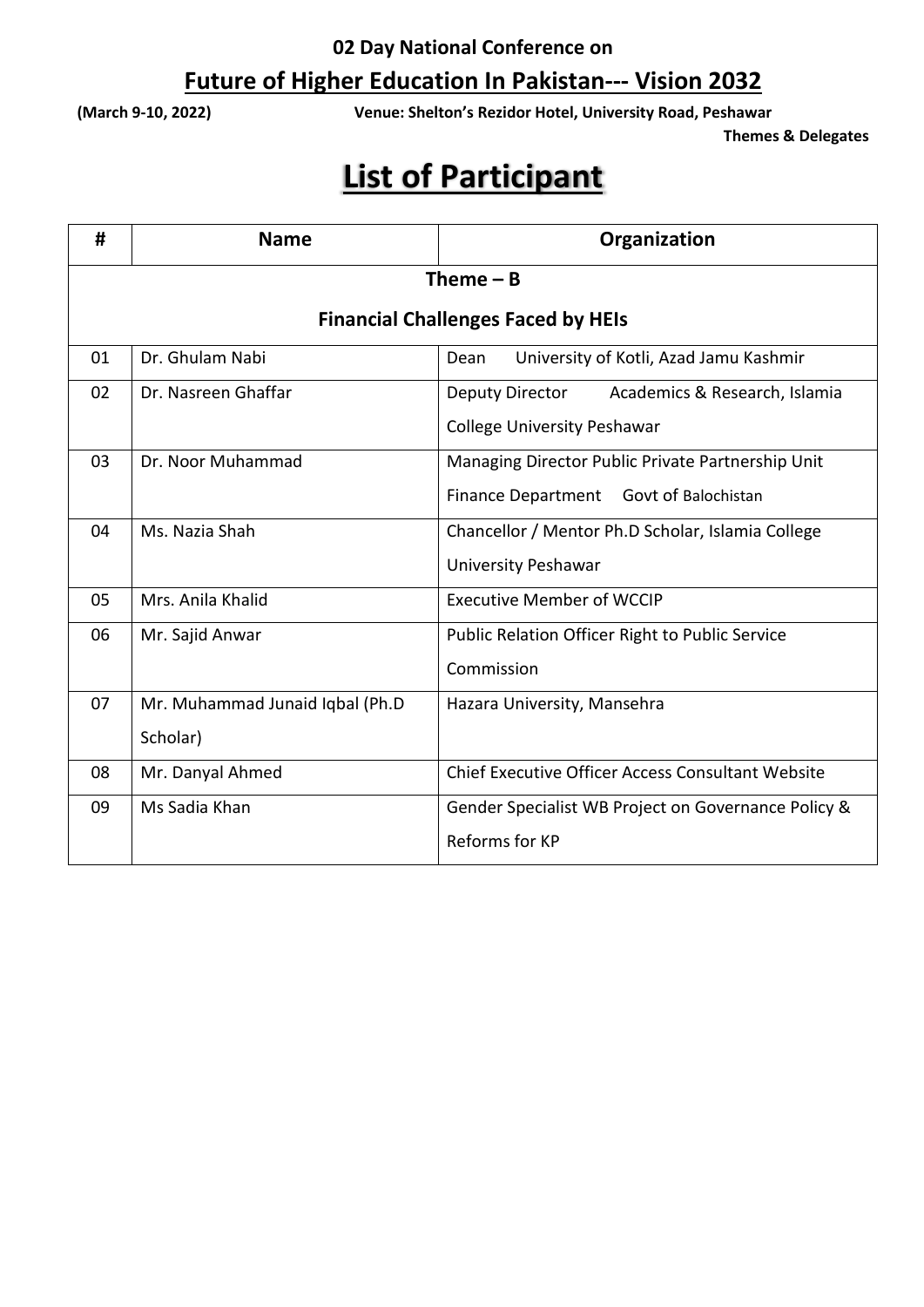## **Future of Higher Education In Pakistan--- Vision 2032**

**(March 9-10, 2022) Venue: Shelton's Rezidor Hotel, University Road, Peshawar**

**Themes & Delegates** 

| #                                                               | <b>Name</b>                      | Organization                                                |  |  |
|-----------------------------------------------------------------|----------------------------------|-------------------------------------------------------------|--|--|
| Theme $-c$                                                      |                                  |                                                             |  |  |
| Roe of Private Sector HEIs in Economic & Industrial Development |                                  |                                                             |  |  |
| 01                                                              | Mr. Abdul Wahid Mir              | <b>Managing Director</b><br>Modernage Public School &       |  |  |
|                                                                 |                                  | College, Abbottabad                                         |  |  |
| 02                                                              | Dr. Salma Masood                 | LIMS Hayatabad Peshawar<br>Director                         |  |  |
| 03                                                              | Mr. Zafar Ullah Khan             | <b>BRAINS Institute, Peshawar</b><br>Rector                 |  |  |
| 04                                                              | Dr. Hamid Ali Khan               | ORIC, Sarhad University of Science & IT,<br><b>Director</b> |  |  |
|                                                                 |                                  | Peshawar                                                    |  |  |
| 05                                                              | Dr. Muhammad Haroon Khan         | <b>Associate Professor</b><br>City University, Peshawar     |  |  |
| 06                                                              | Mr. Nazar Hussain                | Chairman<br><b>National Education Council</b>               |  |  |
| 07                                                              | Dr. Tazeem Ali Shah              | <b>Assistant Professor</b><br>International Islamic         |  |  |
|                                                                 |                                  | University, Islamabad                                       |  |  |
| 08                                                              | Prof. Dr. Muhammad Tahir Khalily | Dean Faulty of Social Sciences & Humanities, Shifa          |  |  |
|                                                                 |                                  | Tameer -e- Millat University, Islamabad                     |  |  |
| 09                                                              | Dr. Javed Iqbal                  | HOD School of Social Science, Ripha International           |  |  |
|                                                                 |                                  | University, Islamabad (Malakand Campus)                     |  |  |
| 10                                                              | Col (R) Imtiaz Ahmad             | Former Registrar NUST/UET                                   |  |  |
| 11                                                              | Prof. Dr. Salim Ur Rehman        | Vice Chancellor<br>Sarhad University, Peshawar              |  |  |
| 12                                                              | Mr. Ihsan Ullah                  | Falahi Tanzeem Doag Dara, Dir Upper<br>President            |  |  |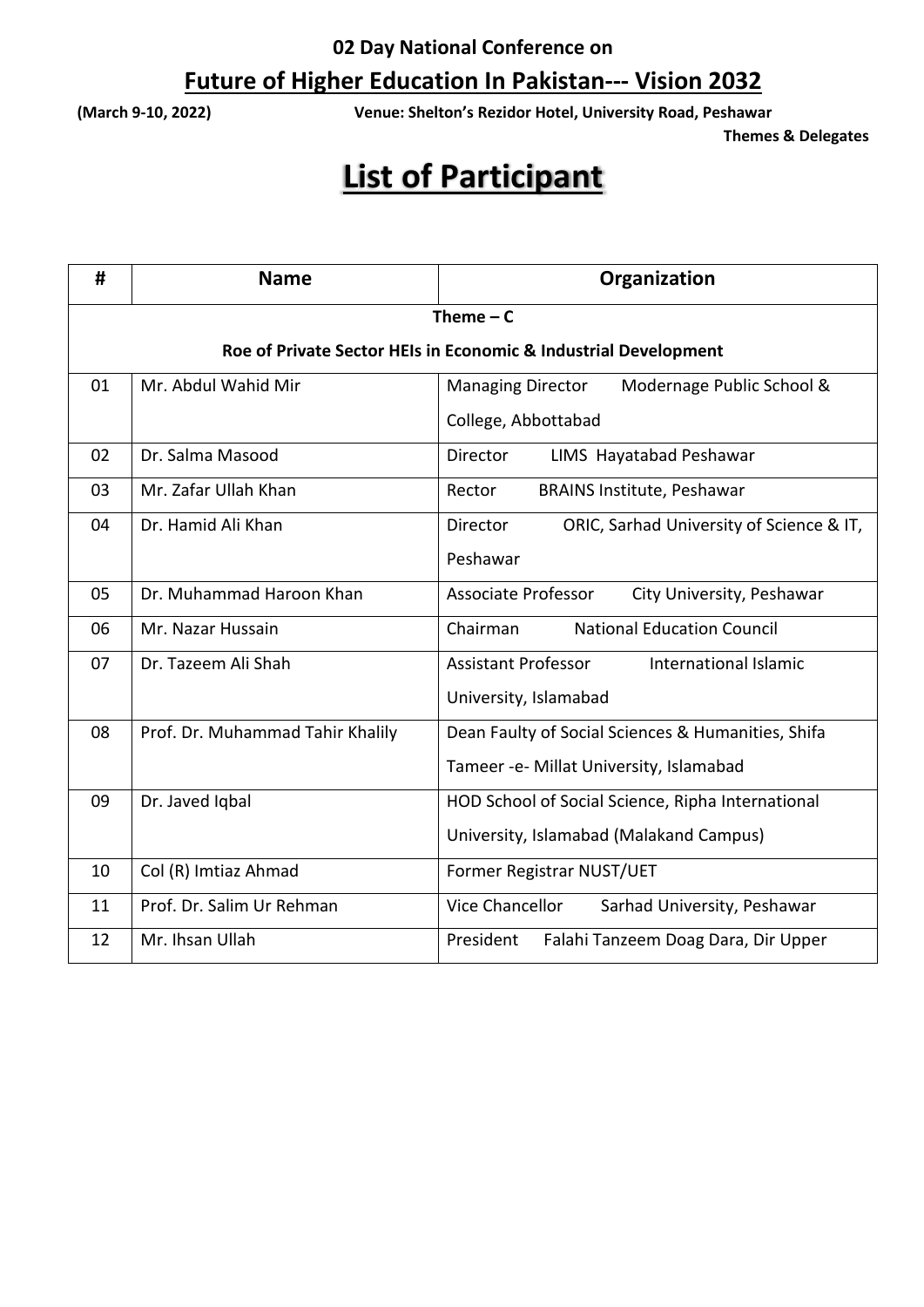## **Future of Higher Education In Pakistan--- Vision 2032**

**(March 9-10, 2022) Venue: Shelton's Rezidor Hotel, University Road, Peshawar**

**Themes & Delegates** 

| #                                                          | <b>Name</b>                         | Organization                                              |  |  |
|------------------------------------------------------------|-------------------------------------|-----------------------------------------------------------|--|--|
| Theme $-$ D                                                |                                     |                                                           |  |  |
| <b>Teaching, Mentoring &amp; Evaluation System in HEIs</b> |                                     |                                                           |  |  |
| 01                                                         | Dr. Muneer Ahmad                    | Institute of Education & Research, University of          |  |  |
|                                                            |                                     | Peshawar                                                  |  |  |
| 02                                                         | Dr. Fida Mohammad                   | Associate Professor<br>GIKI, Topi Swabi                   |  |  |
| 03                                                         | Dr. Faridullah Khan                 | Professor Institute of Education & Research, KUST         |  |  |
|                                                            |                                     | Kohat                                                     |  |  |
| 04                                                         | Prof. Dr. Irshad Ahmad Arshad       | Dean Faculty of Sciences AIOU, Islamabad                  |  |  |
| 05                                                         | Prof. Dr. Syed Hussain Shaheed      | Department of International Relations, University of      |  |  |
|                                                            | Soherwordi                          | Peshawar                                                  |  |  |
| 06                                                         | Prof. Dr. Taj-Ud-Din                | Govt College, Peshawar<br>Principal                       |  |  |
| 07                                                         | Prof. Munir Hussain Khattak         | University Law College, University of Balochistan         |  |  |
| 08                                                         | Prof. Dr. Zahoor Ahmad Bazai        | Pro - Vice Chancellor<br>University of Loralai,           |  |  |
|                                                            |                                     | Balochistan                                               |  |  |
| 09                                                         | Ms. Nadia Naureen                   | University of Central Punjab, Lahore<br>Lecturer          |  |  |
| 10                                                         | Prof. Said Wali                     | BS Coordinator Govt College, Peshawar                     |  |  |
| 11                                                         | Mr. Salman Ejaz                     | <b>Assistant Professor of Statistics</b><br>Govt College, |  |  |
|                                                            |                                     | Peshawar                                                  |  |  |
| 12                                                         | Ms. Hina (Ph.D Scholar)             | Islamia College University, Peshawar                      |  |  |
| 13                                                         | Ms. Qudsia Jalil (Student)          | Islamia College University, Peshawar                      |  |  |
| 14                                                         | Ms. Hira (M.Phil Student)           | Sarhad University, Peshawar                               |  |  |
| 15                                                         | Ms. Aneela Mushtaq (M.Phil Student) | <b>Biological Department</b>                              |  |  |
| 16                                                         | Mr. Atiq - Ur- Rehman Mehsud (Ph.D  | <b>Assistant Director</b><br>CM Media Cell, Peshawar      |  |  |
|                                                            | Scholar)                            |                                                           |  |  |